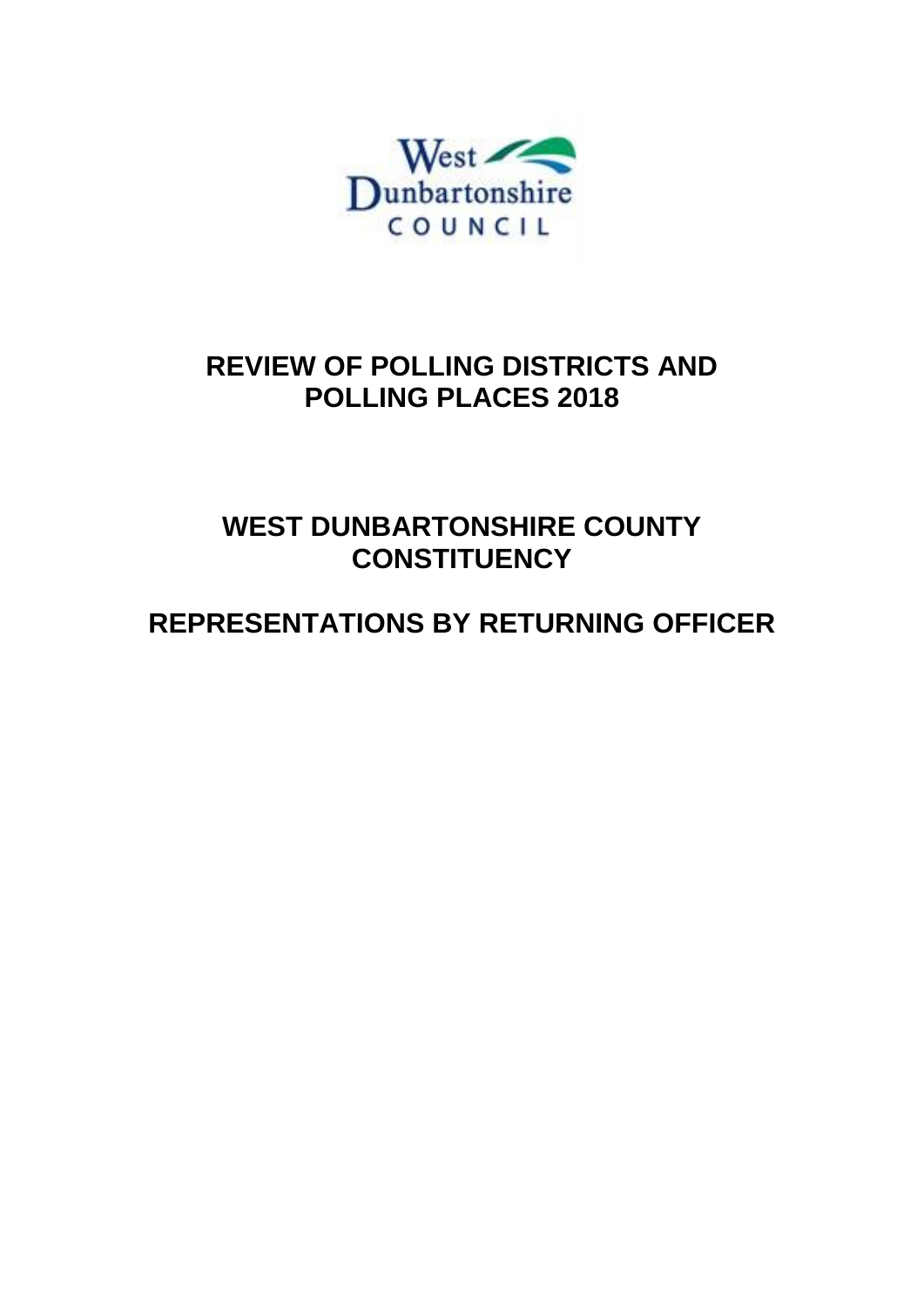#### **Review of Polling Districts and Polling Places West Dunbartonshire County Constituency 2018**

## **Representations by the Returning Officer**

### **1. Background to the Review**

- **1.1** West Dunbartonshire Council conducted a review of its polling districts and polling places in 2013. The Council approved the scheme of polling places and polling districts at its meeting on 18 December 2013 following a full public consultation.
- **1.2** Since that review four of the approved polling places are no longer available to use, namely Dalmonach Community Centre, Aitkenbar Primary School and Highdykes Primary School (all within the Leven Ward) and Westbridgend Community Centre (Dumbarton Ward). In 2016/17, the Local Government Boundary Commission for Scotland approved changes to some of West Dunbartonshire Council's Ward boundaries which also had an impact on some of the existing polling districts' boundaries and minor adjustments were made to align with the new Ward boundaries.
- **1.3** In response to above changes and following an interim review of the Scheme, the Council agreed: (i) that portable mobile polling places be used at Dalmonach and Westbridgend; (ii) that voters in LE11D (Beechwood Housing Estate) should vote in Bonhill Community Centre; and (iii) that the Bellsmyre School Campus should be used in place of Aitkenbar Primary School. These polling places were used in the Local Government Elections in May 2017 and the UK General Election in June 2017.

# **2. Factors in devising polling schemes**

- **2.1** In devising the polling scheme, the Electoral Commission guidance suggests that the following factors should be taken into account:-
	- (a) the convenience of the situation of the polling place for local electors:
	- (b) the requirement to ensure that the polling place is accessible to voters with disabilities (statutory);
	- (c) the capacity of the polling place in terms of the number of polling stations it can accommodate;
	- (d) the general suitability of the polling place for electoral use;
	- (e) adequate parking for electors and staff; and
	- (f) suitable kitchen and toilet facilities for election staff who will be in the premises for 15 hours on polling day.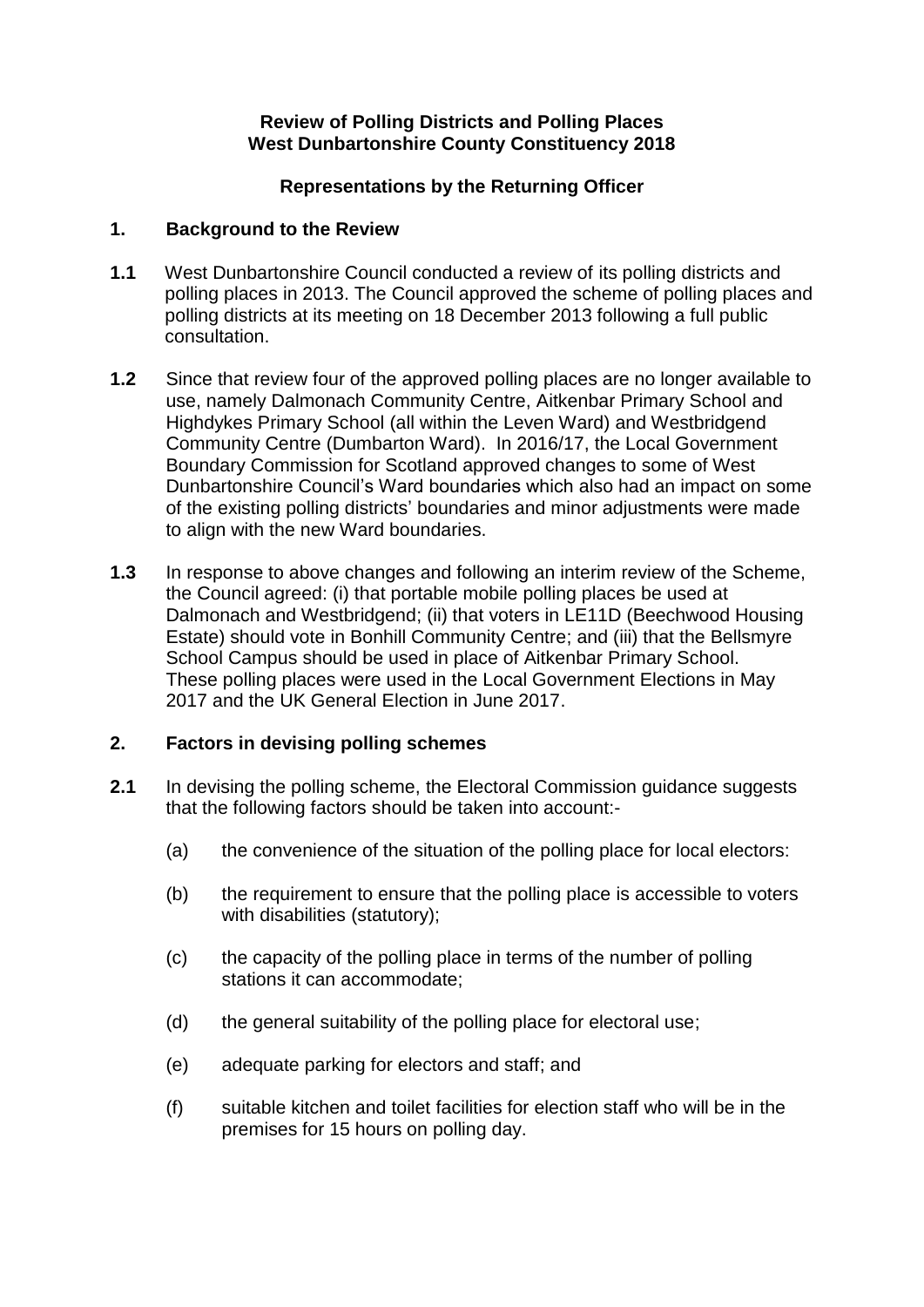- **2.2** The Council has sought, in recent years, to avoid using schools wherever possible. However, in many cases, schools are still the most convenient and suitable locations for polling places. The existing list of polling places consists of 12 church halls, 10 schools, 9 Leisure Trust premises, 5 private halls (includes Abbotsford Hotel), 2 mobile polling places and 1 library.
- **2.3** Ideally a polling place should be located within the polling district which it serves and this is the case in the majority of polling places within West Dunbartonshire with the exception of Dalmuir Barclay Church Hall and Bonhill Community Centre which serve two adjoining polling districts.
- **2.4** All of the existing polling places for West Dunbartonshire County Constituency and the existing polling districts are listed in Appendix 1 to this paper. Details of the proposed changes to polling districts is summarised in Appendix 2 to this paper for ease of reference.

# **3. Accessibility**

**3.1** The accessibility of premises used as polling places has steadily improved over the years. All the existing polling places have disabled access and any new polling place under consideration needs to be assessed for accessibility before being adopted.

## **4. The Representations**

**4.1** The representations I have made take the form of a comparative list of polling places, giving details of the proposed polling districts which poll at each polling place and the number of electors in each (including 16 and 17 year olds which are included in Scottish Local Government and Scottish Parliamentary Elections but not UK Parliamentary Elections) together with a suggested number of polling stations at each place. Thereafter, each polling place is reviewed individually and comments where applicable (see Appendix 3). A diagram of each polling place is provided which depicts the internal layout of the polling place together with details of access for disabled voters (see Appendix 4). Large scale maps of the existing polling districts and proposed polling districts are available to view on the Council website at [http://www.west-dunbarton.gov.uk/council/voting-and-elections/interim-review](http://www.west-dunbarton.gov.uk/council/voting-and-elections/interim-review-polling-places-polling-districts/)[polling-places-polling-districts/](http://www.west-dunbarton.gov.uk/council/voting-and-elections/interim-review-polling-places-polling-districts/) and at the Council Offices, Church Street, Dumbarton and Clydebank Library, Dumbarton Road, Clydebank.

# Polling Districts

**4.2** In 2016, the Council agreed that some minor changes be made to polling district boundaries arising from the Boundary Commission for Scotland's Review of Local Government Wards.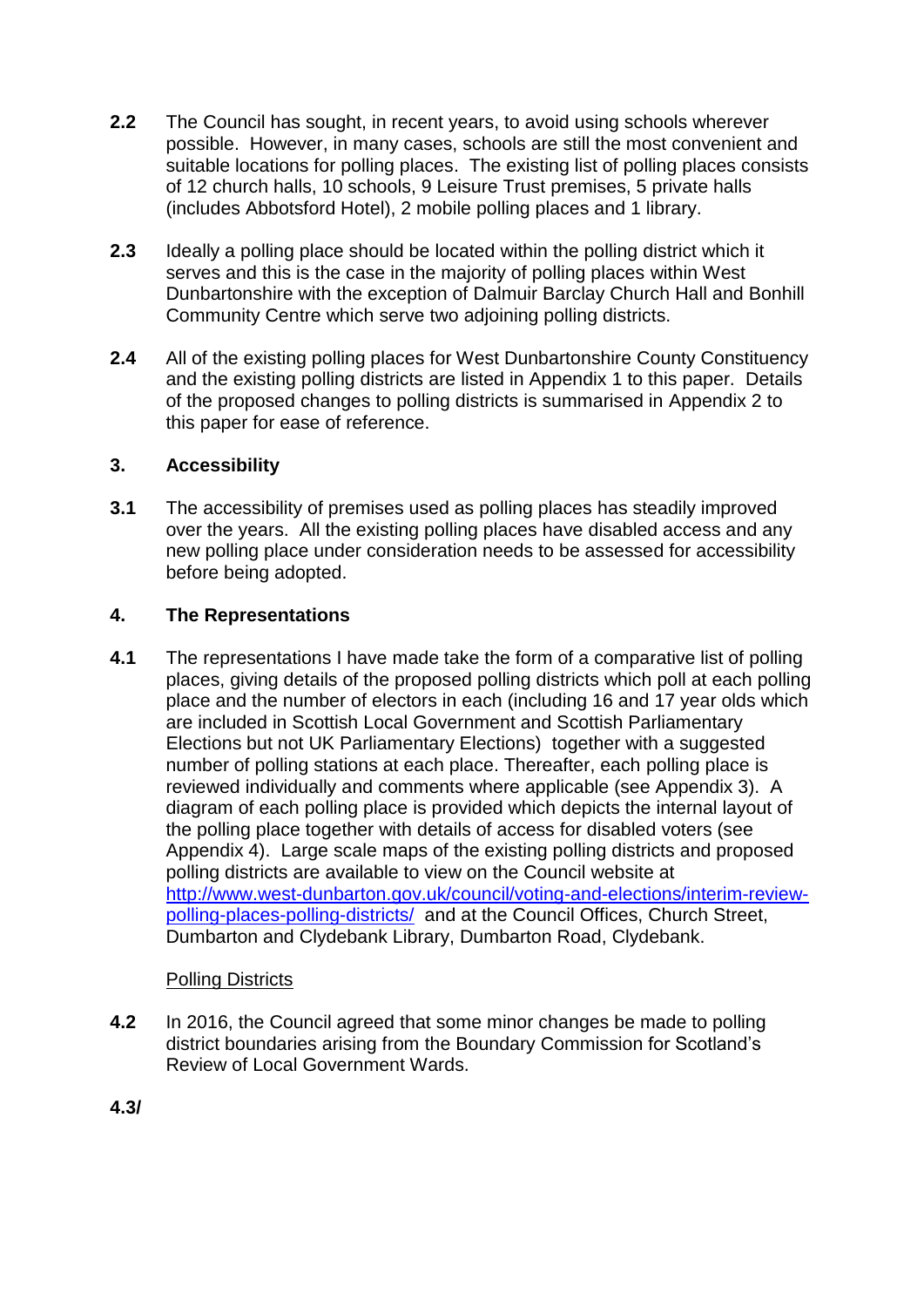- **4.3** The election team has now reviewed all of the polling districts' boundaries in light of these changes and has proposed the following changes: (i) merge existing polling districts LO4D and LO5D into a single polling district and use St. Kessog's Church Hall as the designated polling place; (ii) merge existing polling districts LE10D and LE11D into a single polling district and use Bonhill Community Centre as the designated polling place; and (iii) merge existing polling districts CW12C and CW13C and use Napier Hall as the designated polling place. The polling scheme would then be re-numbered to take account of these changes. In addition to above, there has been one small practical adjustment to the boundary line at Leven St, Dumbarton to allow some electors in properties on the opposite side of the street to Knoxland Primary School to vote there instead of travelling to the Concord Community Centre.
- **4.4** The merger of LO4D and LO5D has been proposed due to the small distance (0.5 mile) between the two polling places both of which have operated with a single polling station for a number of years. At present the Lomond Ward has a total of five polling places which is one more than Kilpatrick Ward with a similar size electorate supported by three elected members. Reducing the number of polling places to four will mean that each polling place in Lomond Ward will accommodate an average of 2295 electors, which would be similar to Kilpatrick Ward which has an average of 2260 electors per polling place. However, some electors will have to travel further to vote. If the polling districts are merged into one then St Kessog's Church Hall is the more central of the two locations and is therefore the logical choice to be retained as polling place.
- **4.5** Following a decision of Council in 2015, electors residing in in LE11D (Beechwood Housing Estate) now vote in the Bonhill Community Centre. This worked well in all elections held during 2016 and 2017 so there is unlikely to be any impact on the public if LE11D and LE10D are merged into one new polling district. It is therefore proposed that the above polling districts should be merged and that Bonhill Community Centre should be the designated polling place for the new polling district LE9D.
- **4.6** Old Kilpatrick is currently served by two polling places namely Gavinburn Primary School and Napier Hall. Given the desire to reduce the number of schools used as polling places it is proposed that all voters in Old Kilpatrick be asked to vote in Napier Hall and the two polling districts be merged to form a new polling district CW12C. Again some voters will have to travel further than before to vote. However, the vast majority of electors who previously voted in Gavinburn Primary will still have to travel less distance to Napier Hall than some of the existing electors who have always voted there.

#### Polling Places

**4.7** Following the interim review of the polling scheme is 2016, the Council agreed to use mobile polling places at Dalmonach (LE9D) and at Westbridgend (DU14D). There are now plans in place to rebuild two new community centres in those locations and, if deemed suitable for use, it is proposed that the new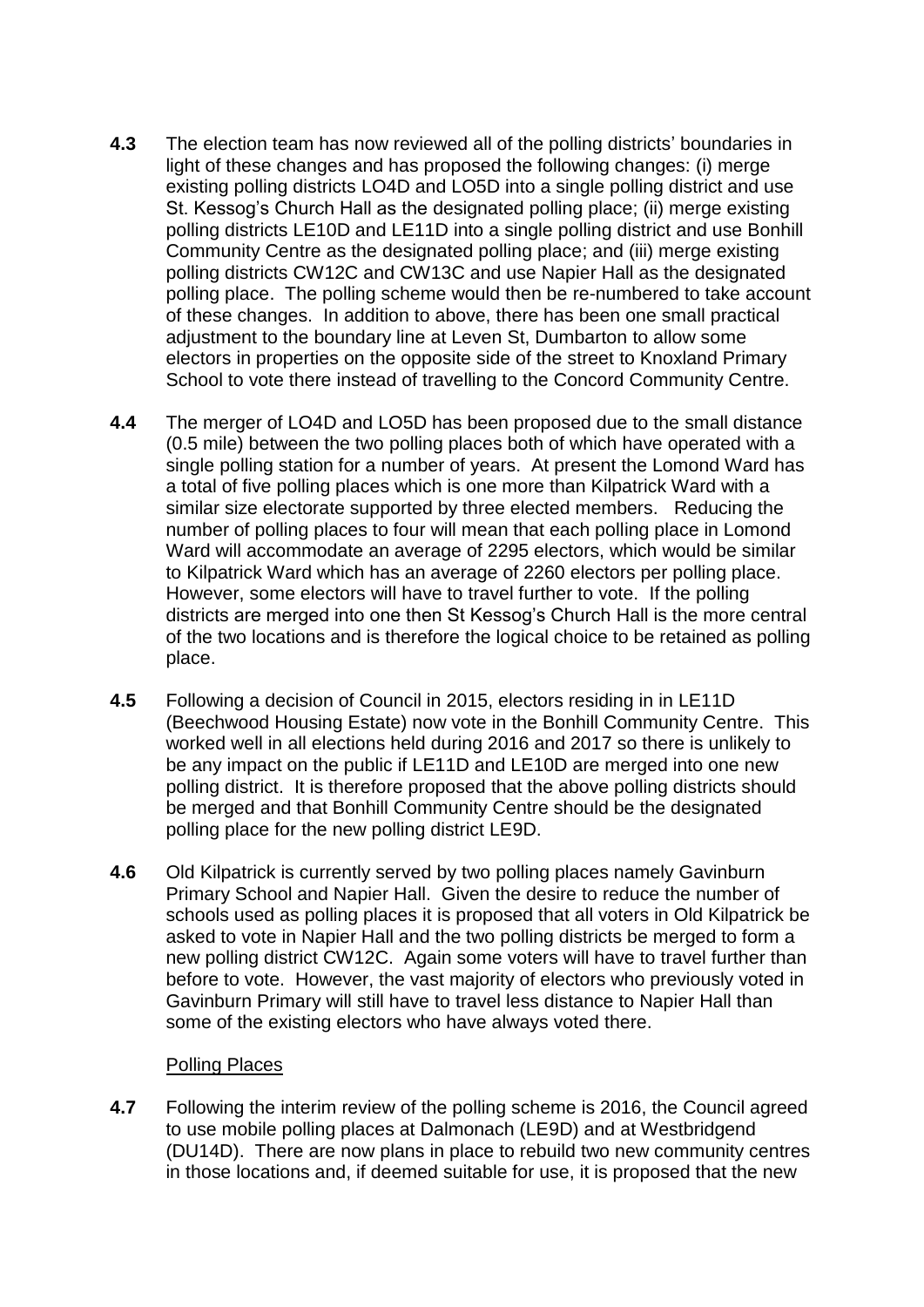community centres be designated as polling places for those polling districts. It should be noted that the election team is of the view that mobile polling places are only used as a last resort when no other suitable venue is available. They are very small and are not comfortable for staff who have to work there for 15 hours on election day. They are also very expensive to hire and require a special ramp to be built to make sure they are accessible. This aside, the portable cabins are deemed to be suitable as a temporary polling places in the absence of a permanent building.

**4.8** Given that there are no planned elections until 2021, I am of the view that mobile polling places at Dalmonach and Westbridgend should be used for any unplanned elections until the new community centres are built.

#### UK Parliamentary Boundary Review 2018

**4.9** In September 2018, the UK Parliament will consider recommendations by the Boundary Commission which among other things will propose that part of East Dunbartonshire Council's area (parts of Milngavie and North Bearsden) will form part of the new Dunbartonshire West County Constituency for future UK Parliamentary Elections, effective from the next scheduled UK General Election in 2022. Given that East Dunbartonshire Council has local knowledge and expertise in running elections in that area, it is my intention to use those polling districts and places as recommended by East Dunbartonshire Council for that part of the new UK parliamentary boundary. It is understood that East Dunbartonshire Council will carry out its statutory review of its polling scheme in 2019.

#### Impact of New Housing in West Dunbartonshire

**4.10** An assessment of the impact on the polling scheme of the number of new properties being built in West Dunbartonshire has been undertaken with the assistance of officers from the Council's Planning Section. While there are a number of new housing developments planned and/or being proposed throughout West Dunbartonshire, there are only a few of significant size to have major impact on the proposed polling scheme. The Queens Quay development will be the most significant with approximately 1800 new houses being built over a period of time. It is proposed that the additional electors from this area will vote in Waterfront Church Hall which has an additional hall with the capacity to cope with up to four additional polling stations. The new housing development in the Castle Road/Castlegreen Street area of Dumbarton East is also significant but there is sufficient space within the large assembly hall in Knoxland Primary School to accommodate the additional polling station needed to cope with the increase in voters. There are also some provisional plans for housing on the Carless Site in Old Kilpatrick but it is not clear at this point whether that development will proceed or not. The Election Office will continue to monitor the situation and report back to Council if an interim review of the scheme is necessary. There are a number of other smaller housing developments which may have some impact of the polling scheme, the details of which are contained in Appendix 3.